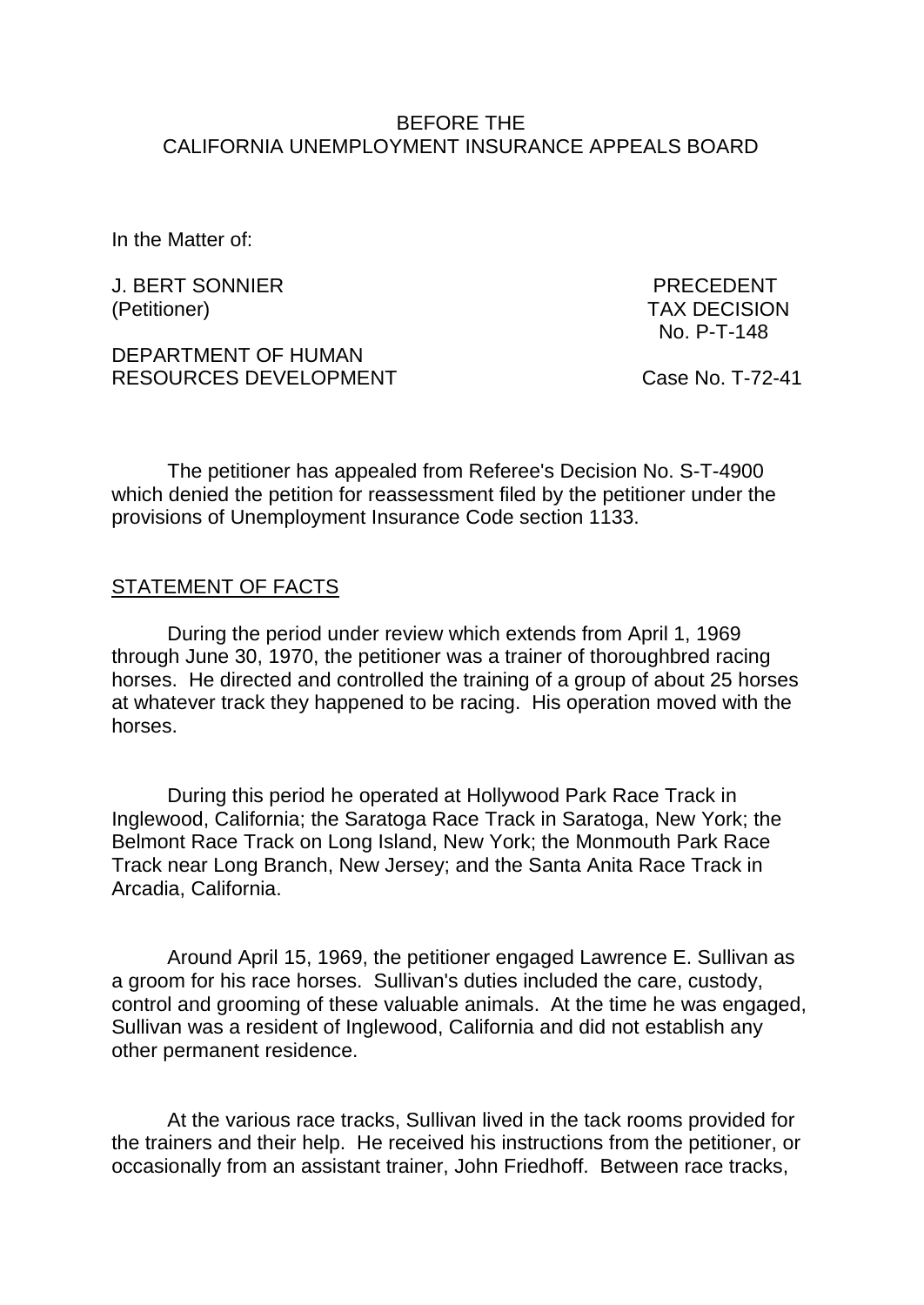he traveled on the planes with the horses, his expenses being paid by the petitioner or by the owner of the horses.

Sullivan's paychecks were hand delivered to him by the petitioner at whatever location he happened to be at the time. They were personal checks drawn on banks in either Michigan or Louisiana. There is no indication that Sullivan performed any services for the petitioner in either of these states.

Sullivan's services were terminated by the petitioner at the Santa Anita Race Track around April 15, 1970. It is customary when a groom is discharged for the trainer to pay the expenses of returning the groom to the place where he was employed.

The petitioner acknowledges liability to California for unemployment insurance contributions on wages paid to Sullivan during the second calendar quarter of 1969 and the first calendar quarter of 1970. This was the period during which the petitioner operated in California. The petitioner contends that the assessment for periods that he operated outside the state of California is erroneous.

## REASONS FOR DECISION

Each of the states in our country has its own unemployment insurance law. In the course of business, however, many an employer utilizes the services of a particular employee in two or more states. Thus, there is present the potential for conflicts between states over whose unemployment insurance law covers the multi-state worker, and to what extent.

To minimize such conflicts and simplify administration of the program, the various states at the suggestion and under the leadership of the federal government, have adopted a set of relatively uniform laws regarding the coverage of individuals whose services are rendered in two or more states. Each state's law is its own, but in combination the several states assert and yield their jurisdiction over multistate workers in such a way as to create a harmonious overall pattern. Omission and duplication of coverage are reduced to a minimum, and the attempt is made to center the coverage of the worker in the one state in which it would be most likely that he would seek work if he became unemployed. (Claim of Kunz (1968), 30 App. Div. 2d 459, 294 N.Y. Supp. 2d 103)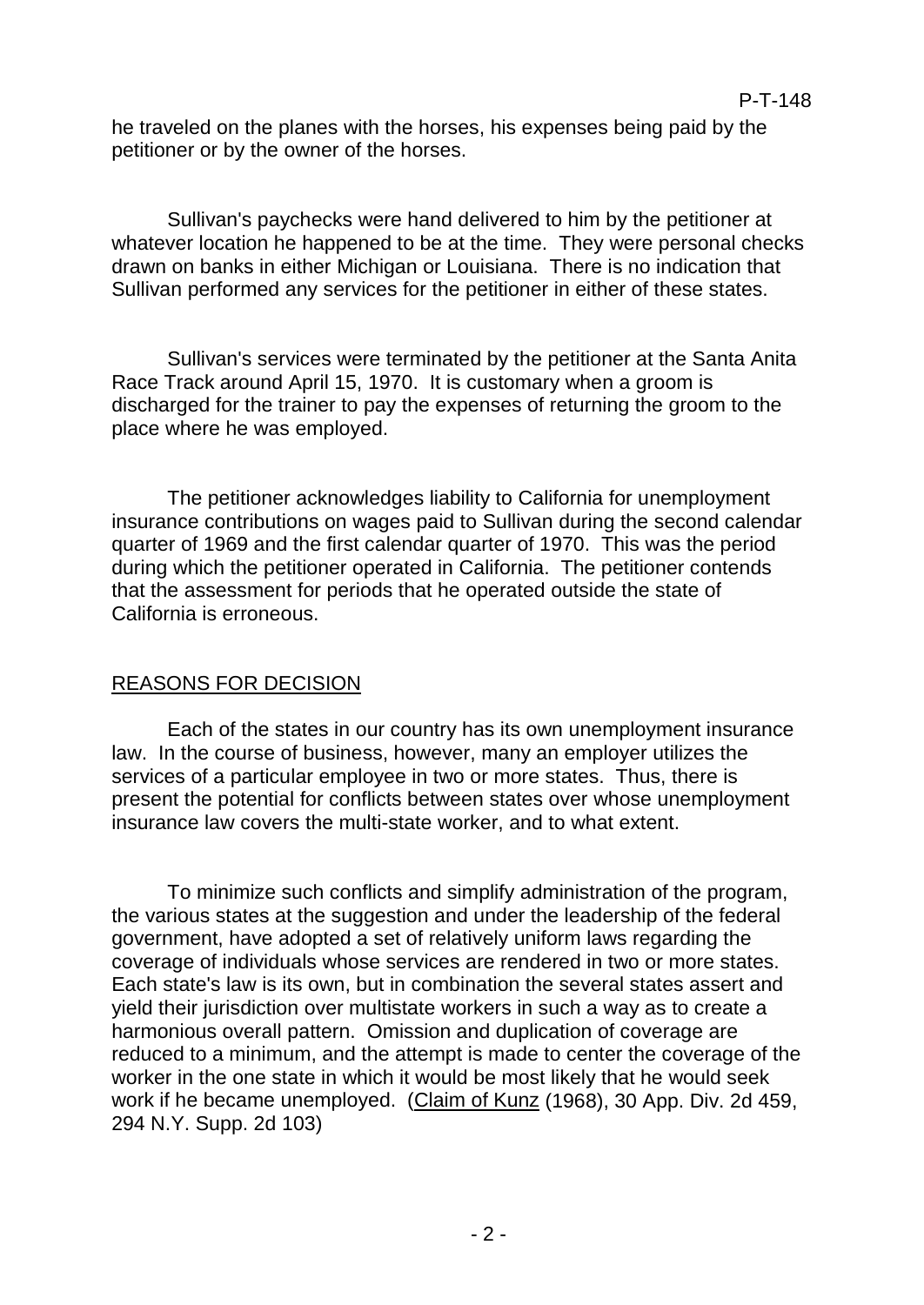All this is accomplished by each state adopting a similar definition of "employment" as it applies to the multi-state worker. The definition is based upon four principles which are considered in an order of preference. This means that if the multistate worker's services become "employment" in a single state under the first principle of "localization of the work," we do not proceed further. If they do not, we proceed to test them by the second principle of "base of operations." If neither the first nor second principle defines the services as "employment" in a single state, we proceed to the third principle of "place of direction and control," and likewise if necessary to the fourth principle of "place of residence" of the worker.

These four principles as applicable to us are set forth in Unemployment Insurance Code section 602, which defines "employment" taxable by California as including certain services performed outside of this state. It should be noted that between the application of each principle, there is a gap in California coverage to permit the corresponding law of some other state to intervene and claim the worker on the level of that principle before one of lower priority is applied. This gap is an essential part of the harmonious pattern of these laws.

The four principles of code section 602 under which service performed outside of California may become taxable in this state can be summarized and explained in the following manner:

1. Service outside of California may constitute "employment" taxable here where the individual's service was "localized" in this state. This means that any service performed by the individual outside California was incidental to the service which he performed within this state, as, for example, where the out-of-state service was temporary or transient in nature, or consisted of isolated transactions. Where the service performed outside of the state was either permanent, substantial, or unrelated, it cannot be treated as localized here. Stevens v. Minnesota Division of Employment Security (1940), 207 Minn. 429 at pages 431 and 432, 291 N.W. 890 at page 891; Puget Sound Bridge and Dredging Co. v. State Unemployment Compensation Commission (1942), 168 Ore. 614 at pages 622 and 623, 126 P. 2d 37 at page 41; Claim of Mallia (1949), 299 N.Y. 232 at page 239, 86 N.E. 2d 577 at page 580, 9 A.L.R. 2d 636 at page 643; Claim of Krant (1952), 280 App. Div. 845 at page 845, 113 N.Y. Supp. 2d 427 at page 428; In re Barry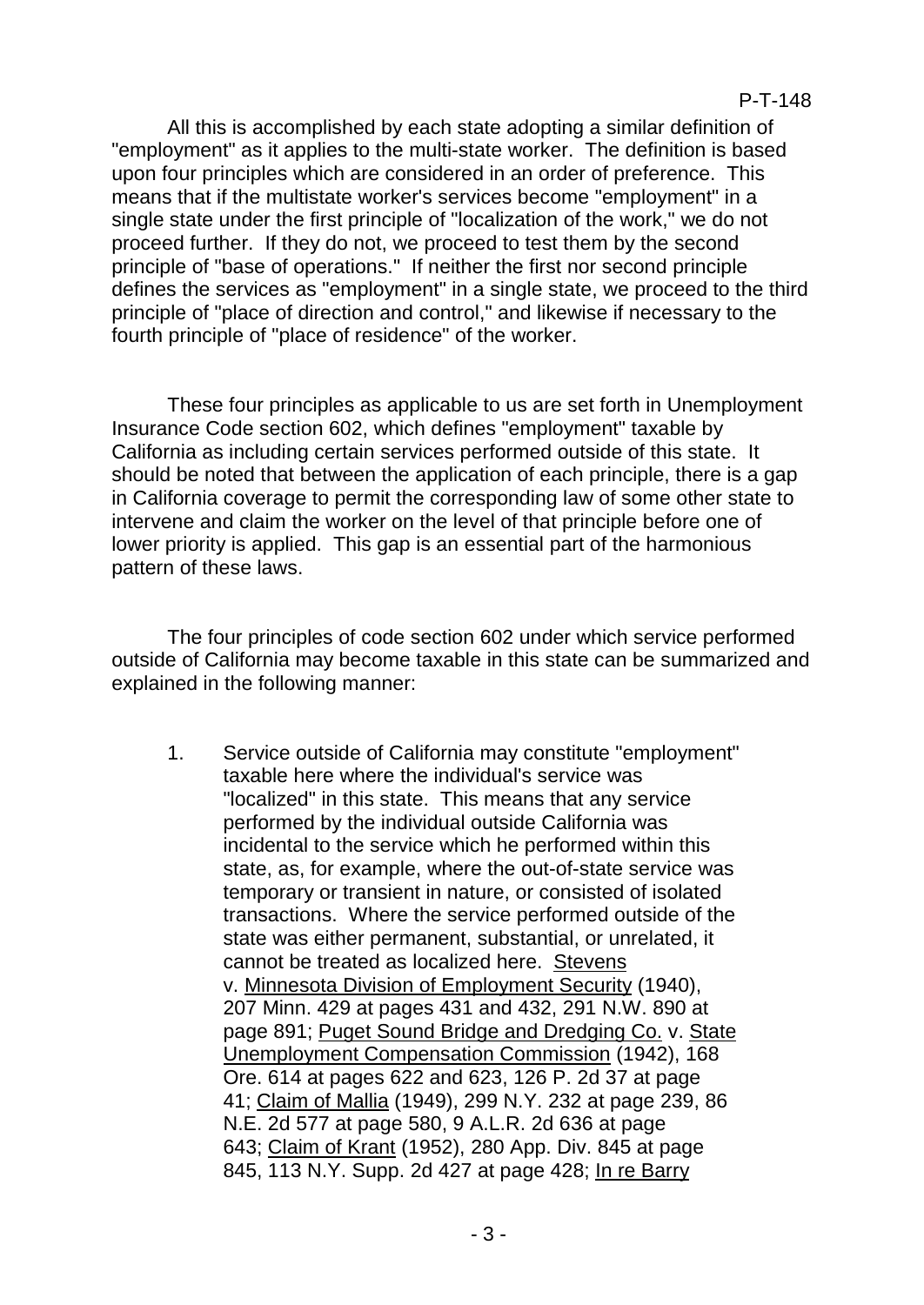Wine Co. (1954), 283 App. Div. 1131 at page 1132, 131 N.Y. Supp. 2d 601 at page 602; Douglas Aircraft Company v. California Unemployment Insurance Appeals Board (1961), Los Angeles County Superior Court No. 711115, C.C.H. Unemp. Ins. Rep. Calif. par. 8006 at page 8681; Matter of Boyle (1962), 15 App. Div. 2d 699 at pages 699 and 700, 223 N.Y. Supp. 2d 370 at page 371.

- 2. If the individual's service was not "localized" in California, or in any other "state" (as that term is defined in Unemployment Insurance Code section 139), then his service outside of California may still be "employment" taxable here if some of his service was rendered in California and if his own and only "base of operations" for all of his service was also in this state. An individual's "base of operations" is a more or less permanent place from which he starts his work and to which he customarily returns to receive his employer's instructions, or to receive communications from customers or others, or to replenish stocks or supplies, repair equipment, or perform other functions relating to the rendition of his services. Puget Sound Bridge and Dredging Co. v. State Unemployment Compensation Commission (1942), supra, 168 Ore. 614 at pages 623 and 624, 126 P. 2d 37 at page 4l; Claim of Mallia (1949), supra, 299 N.Y. 232 at pages 239 and 240, 86 N.E. 2d 577 at page 581, 9 A.L.R. 2d 636 at page 643; Collins v. Administrator, Unemployment Compensation Act (1950), 136 Conn. 387 at pages 390 and 391, 71 A. 2d 604 at page 606.
- 3. If the individual's service was not "localized" in California, or in any other "state," and if he did not have his own and only "base of operations" for all of his service in any "state" in which some portion of his service was rendered, then his service outside of California may still be "employment" taxable here, if some of his service was rendered in California and if the "place from which his service was directed and controlled" was also within this state. This means one single place which was the source from which there emanated a basic and general direction and control which was exercised over all of the individual's service. Claim of Mallia (1949), supra, 299 N.Y. 232 at pages 240 and 241, 86 N.E. 2d 577 at page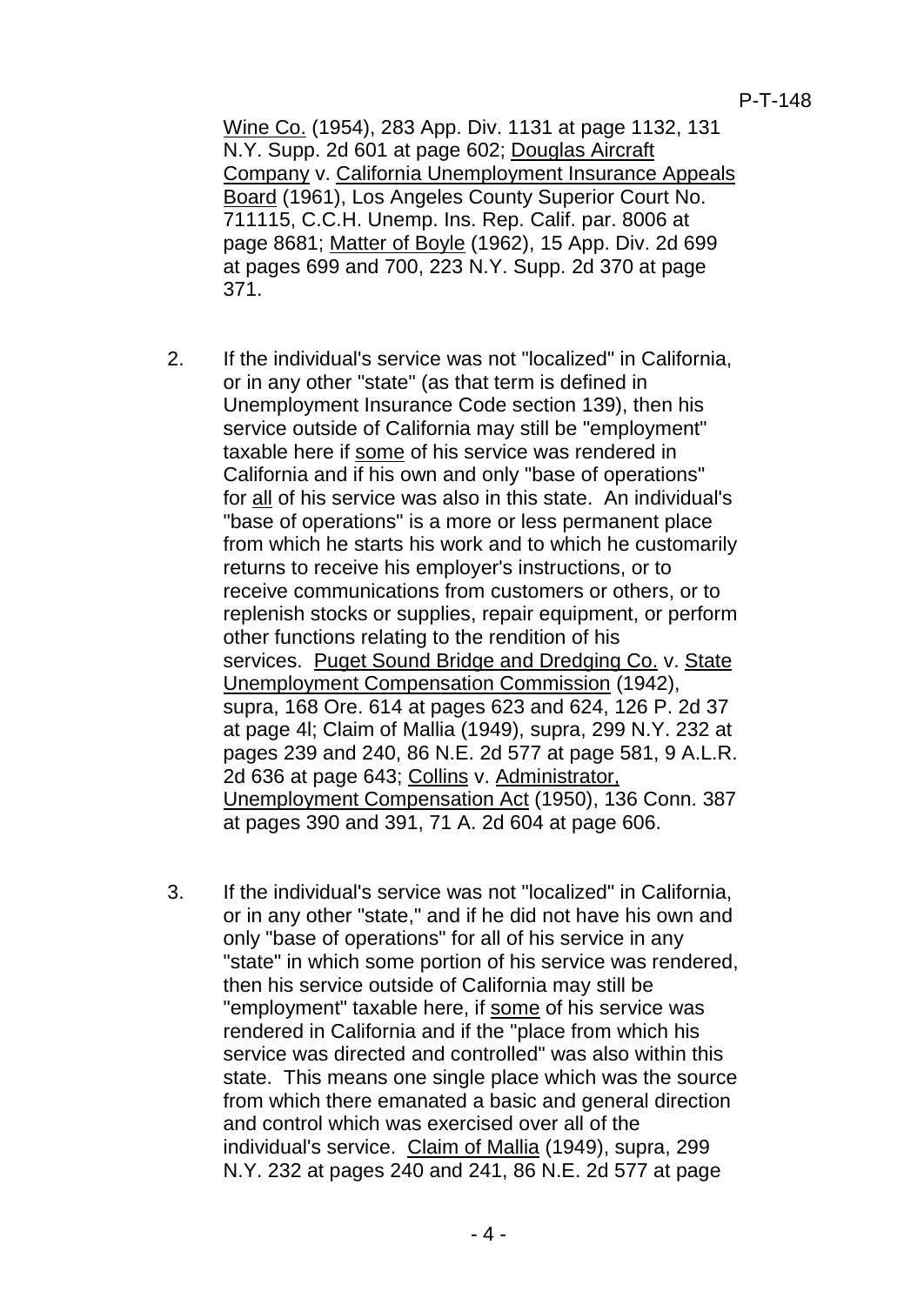581, 9 A.L.R. 2d 636 at pages 643 and 644; In re Burke (1943), 267 App. Div. 127 at page 130, 45 N.Y. Supp. 2d 461 at page 464 (subject to the comments of the Court in Claim of Mallia, supra); In re Barry Wine Co., Inc. (1954), supra, 283 App. Div. 1131 at page 1132, 131 N.Y. Supp. 2d 601 at pages 602 and 603; Claim of Pratt (1955), 285 App. Div. 1105 at page 1105, 139 N.Y. Supp. 2d 322 at pages 323 and 324; Claim of Kunz (1968), supra, 30 App. Div. 2d 459, 294 N.Y. Supp. 2d 103.

4. If the individual's service was not "localized" in California, or in any other state, and if he did not have either his own and only "base of operations" for all of his service, or any single place from which a basic and general control was exercised over all of his service, in any state in which some portion of his service was rendered, then his service outside of California may still be "employment" taxable here, if some of his service was rendered in California and if his residence was in this state. In this sense, residence means having a more or less permanent place of abode at a place where some of the work was carried on. It imports more than a mere transient stopover, but it does not require the intent necessary to establish a permanent residence in the domiciliary sense. Claim of Mallia (1949), supra, 299 N.Y. 232 at page 241, 86 N.E. 2d 577 at page 581, 9 A.L.R. 2d 636 at page 644; Claim of Harr (1954), 284 App. Div. 1082 at page 1082, 135 N.Y. Supp. 2d 920 at pages 920 and 921; Douglas Aircraft Company v. California Unemployment Insurance Appeals Board (1961), supra, Los Angeles County Superior Court No. 771115, C.C.H. Unemp. Ins. Rep. Calif. par. 8006 at page 8681.

An individual's service outside of California cannot become "employment" taxable here under the foregoing provisions unless some portion of the service was rendered in this state. Likewise, the California portion of an individual's service will not become "employment" taxable here if some portion of the service was rendered in another "state" in which all of his service then becomes "employment" in that state under its companion provision of law by virtue of its "localization," "base of operations," "place of direction and control" or "residence" rules. A few situations, however, do arise beyond the scope of these rules, where no portion of the service is rendered in the state which would otherwise be identified for the coverage of the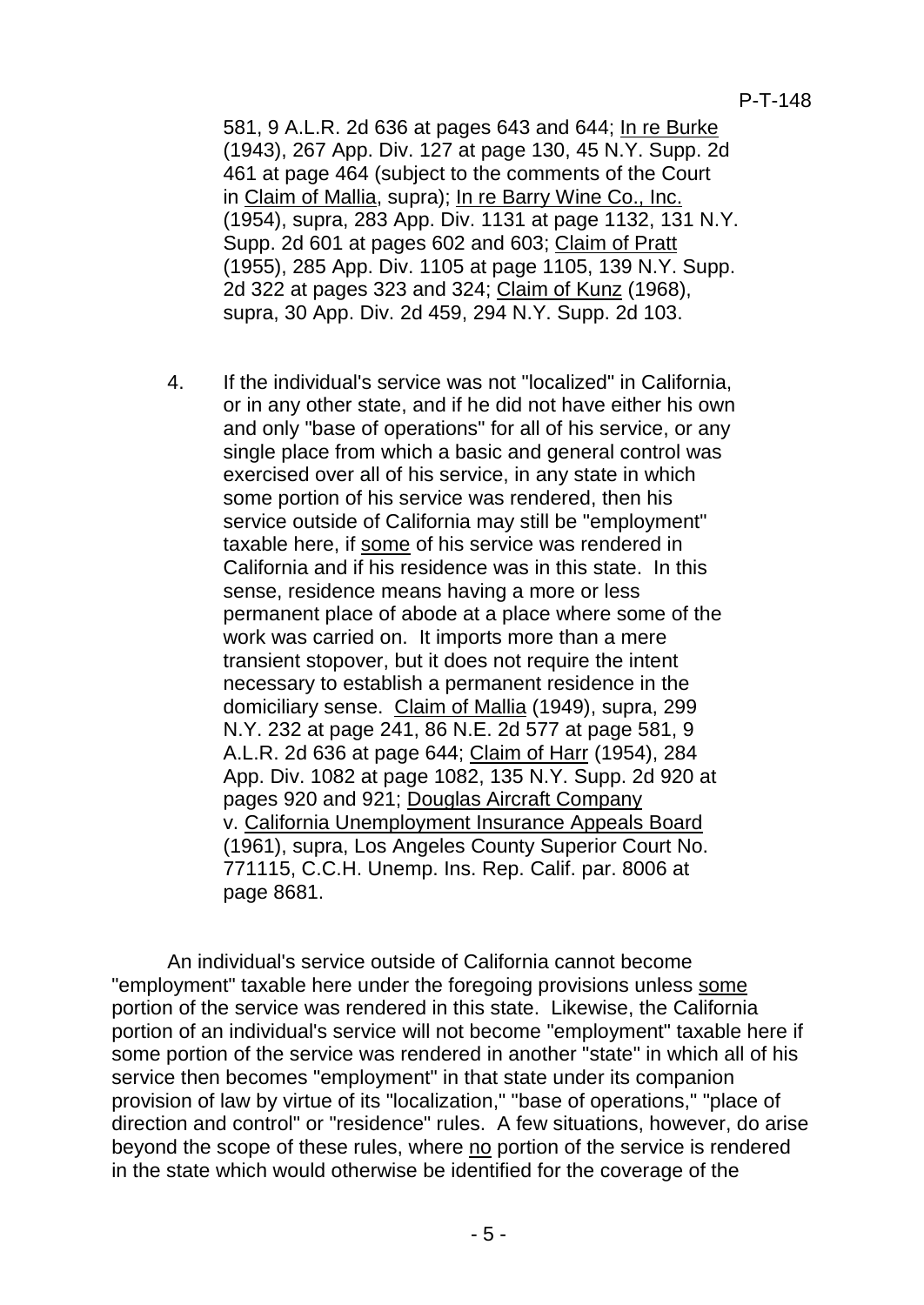worker's entire service.

We need not concern ourselves here with these latter situations, since some portion of Sullivan's service as a groom was performed in California which was also his state of residence. This is sufficient to assure that the foregoing provisions will produce a solution to the problem. For reference, however, we call attention to code sections 601, 603.5, 609 and 610 in those situations where such is not the case.

The foregoing rules are all subject to variation by reciprocal arrangements entered into between this state and any other state or the federal government under the provisions of code section 454. No such reciprocal arrangements affecting the matter at hand have been brought to our attention. They are also subject to variation by treaties of the United States with foreign nations, but again no such treaties have been brought to our attention in these proceedings.

Let us proceed to consider then what state the multistate employment principles identify as the proper one for the coverage of Sullivan's entire service as a groom for petitioner. Clearly his service in each of the three states involved was substantial. From the point of view of any one of the three states, it cannot be said that the service outside of its borders was temporary or transient in nature, or consisted of isolated transactions. The service, therefore, was not "localized" in any one state.

Nor was there a single "base of operations" for all of Sullivan's service in any one state. His base shifted with his work from race track to race track and from state to state. None of the three states in which Sullivan rendered some portion of his service can lay any claim to all of it under this principle.

The same problem exists in identifying a single place of direction and control. This followed the petitioner's person as he moved his operation with the horses. Again none of the three states can lay any claim to all of Sullivan's service under this principle.

Finally, we come to the "place of residence" of the worker. There is no dispute in the evidence that Sullivan was a resident of Inglewood, California. He performed some portion of his service in this state. These two factors taken together are sufficient at this point to identify California as the state which should tax all of Sullivan's service as employment. No other state can make a comparable claim to this right.